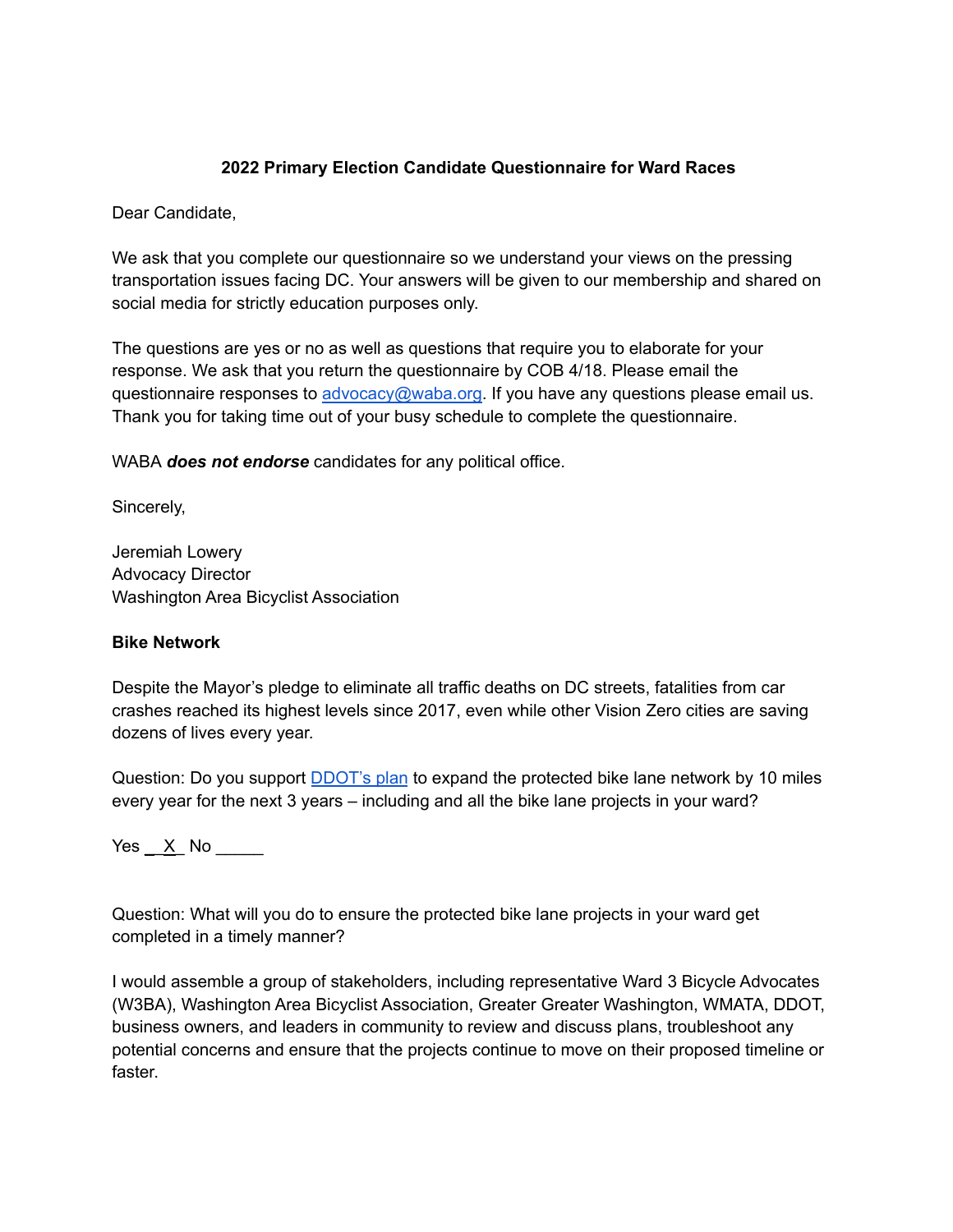## **Budget**

Bike lanes are an incentive for District residents who choose to travel in ways that conserve land, energy, and fuel and they also fight climate change. DDOT's long-range plan envisions miles of protected bicycle lanes – which makes bicycling safer, easier and more popular and also reduces fuel use.

Question: Will you press DDOT to accelerate plans for more protected bike lanes (which may repurpose driving lanes and street parking) and budget adequate money for DDOT to build these bike lanes? Including ensuring DDOT has the staff and resources in the budget to complete the projects at a rapid pace?

Yes  $\underline{X}$  No  $\underline{X}$ 

Question: What other budgetary biking and transportation items will you fight for and prioritize?

I support replacing the Arizona Ave bridge before 2028, and creating bicycle access ramp access from both sides of Arizona Ave to the Capital Crescent Trail. I support ensuring that there is safe and convenient East-West bike access from Georgetown, through the university to the trolley trail, particularly with the new proposed high school on MacArthur Blvd.

For non-biking infrastructure, I support adding or widening sidewalks and raised crosswalks around public schools. I also support stabilizing WMATA's finances with increased dedicated funding for operations and full implementation of the WMATA Bus Transformation Project, including both network redesign and dedicated lanes, to supercharge the efficiency, attractiveness, and viability of mass mobility via bus in our city.

In the big picture, one key issue with implementing bicycle and bus priority projects is that when removing parking is required, Council has been reluctant to see a reduction in parking revenue. I have the expertise necessary to work with DDOT and Council colleagues to create and implement a new parking pricing system that can net us the same revenue from fewer spaces, creating a win-win for transportation and the District's budget.

### **Trails Network**

The Capital Trails Coalition seeks to create a world-class network of multi-use trails that are equitably distributed throughout the Washington DC region. The Coalition is in the process of finding funding to complete 800 miles of planned trails into pavement that people can walk and bike on. Trails are an economic boost for local economies and improve the health and well being of communities, would you support DC, alongside MD and VA, dedicating funding to complete our regional trail network?

Yes X No  $\blacksquare$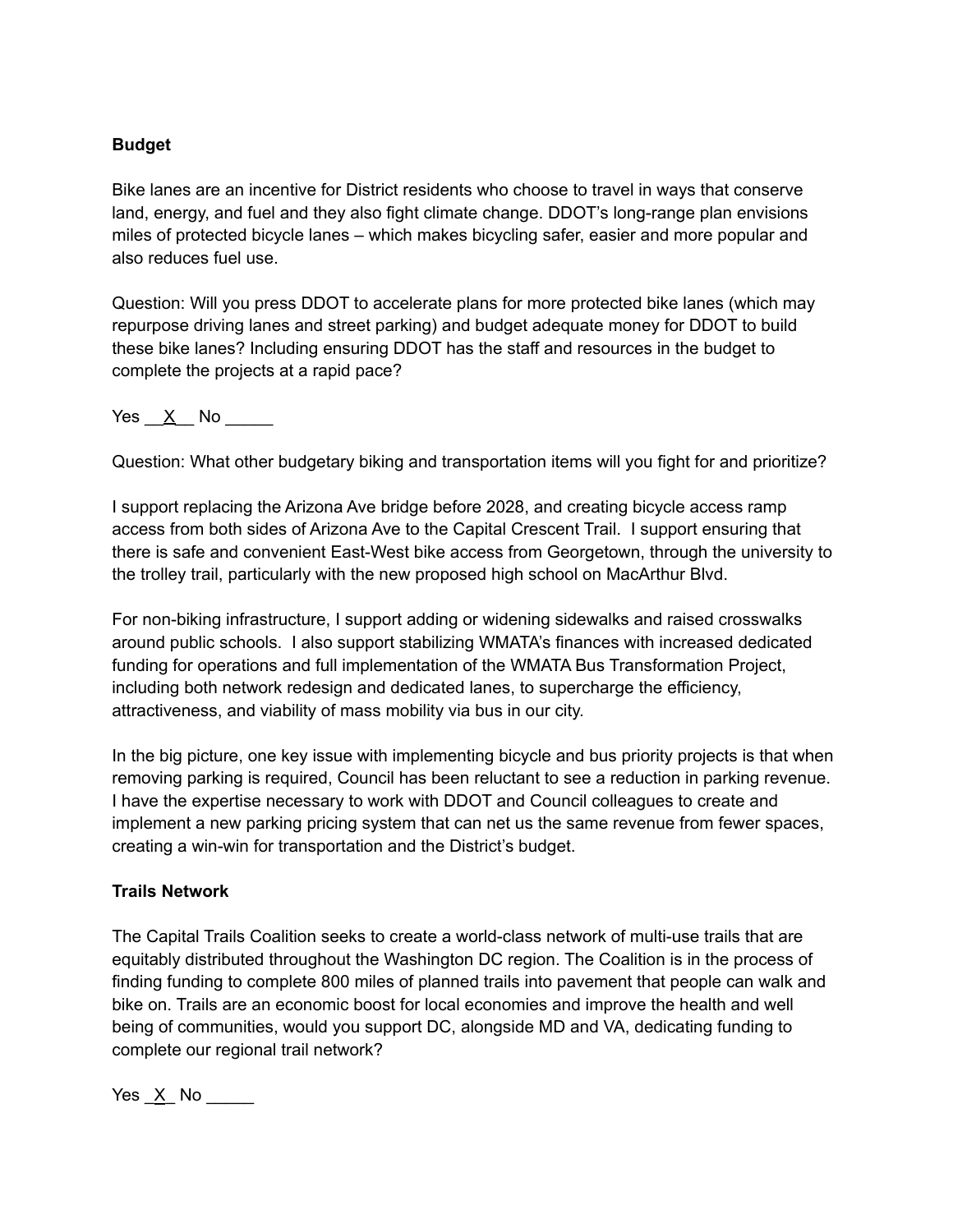Further explain how you would advocate for the completion of the DC's portion of the Trail Network?

I support advocating for the system of trails with the District government, and generating buy-in among Ward 3 residents by participating in cycling events that encourage Ward 3 families to explore the network of trails and get people excited about their continued expansion.

## **Vision Zero**

Do you support the recent bills before the Transportation Committee, that would ban right turn on reds and permit the so-called Idaho stop?

Yes \_X\_ No \_\_\_\_

Vision Zero - is it working and if not, what needs to be done by the District to achieve the goal of zero deaths due to traffic crashes?

Much more needs to be done to eliminate traffic crashes. I support installing more speed cameras, and experimenting with mobile speed cameras that can be moved around, because people shouldn't just be driving the speed limit where they know a fixed speed camera is located. A difference of just ten miles per hour makes a significant difference in a pedestrian or cyclist surviving a collision with a motor vehicle.

Traffic enforcement is an issue that reveals our budget as a moral document, through the collection of fees for violations. I will exercise vigorous oversight as a Councilmember to address our structural shortfall in this area.

Also, as stated earlier, I support adding or widening sidewalks around public schools.

## **Transportation Equity Priorities**

If elected or re-elected this year, what policie(s) or legislation will you pursue in your upcoming term to ensure our transportation system is equitably moving forward?

I want to immediately focus on stabilizing Metro funding with increased dedicated funding for operations, as WMATA faces the expiration of non-recurring federal funding, and a significant structural challenge with its long-term financial model. I believe my experience managing the District's budget, which was \$14 billion at the time, would make me an ideal Councilmember to serve on WMATA's board or otherwise be a key ally to help meet this challenge. The alternative is catastrophic service cuts and/or fare hikes, either of which would be the single worst thing